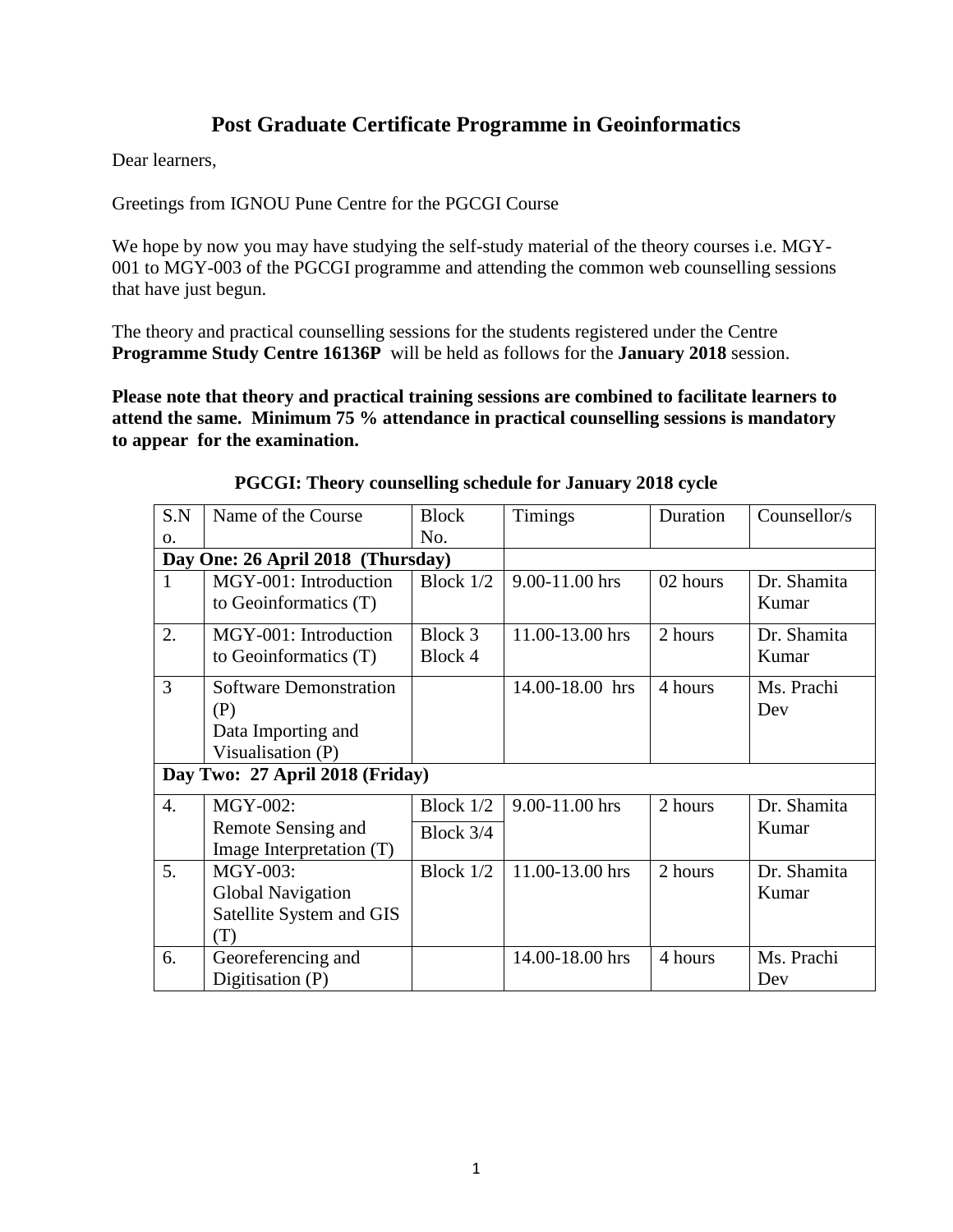|     | Day Three: 28 April 2018 (Saturday)          |                 |         |                      |
|-----|----------------------------------------------|-----------------|---------|----------------------|
| 7.  | Geometric Correction<br>(P)                  | 9.00-13.00 hrs  | 4 hours | Ms. Prachi<br>Dev    |
| 8.  | Image Enhancement and<br>Transformations (P) | 14.00-18.00 hrs | 4 hours | Ms. Prachi<br>Dev    |
|     | Day Four: 10 May 2018 (Thursday)             |                 |         |                      |
| 9.  | Visual Image<br>Interpretation (P)           | 9.00-13.00 hrs  | 4 hours | Ms. Prachi<br>Dev    |
| 10. | Digital Classification<br>(supervised) (P)   | 14.00-18.00 hrs | 4 hours | Ms. Prachi<br>Dev    |
|     | Day Five: 11 May 2018 (Friday)               |                 |         |                      |
| 11. | Query and Retrieval (P)                      | 14.00-18.00 hrs | 4 hours | Ms. Prachi<br>Dev    |
| 12. | Proximity and Overlay<br>Analysis (P)        | 9.00-13.00 hrs  | 4 hours | Dr. Shamita<br>Kumar |
|     | Day Six: 12 October 2018 (Saturday)          |                 |         |                      |
| 13. | Change Analysis (P)                          | 9.00-13.00 hrs  | 4 hours | Ms. Prachi<br>Dev    |
| 14. | DEM generation and<br>map composition        | 14.00-18.00 hrs | 4 hours | Dr. Shamita<br>Kumar |

**Note:**

- 1. Students are advised to bring along the following with them as mentioned in the practical manual: a. Practical notebook
	- b. Pen, pencil, eraser, A4 size tracing papers, etc. for S.No. 10 and 11.
	- c. Downloaded sample data.
- 2. Learners who are interested to use their own laptops during practical counselling may do so.
- 3. Students need to make their own arrangements towards reaching the study centre in time and food for their consumption.
- 4. Late comers will not be allowed to attend the counselling sessions.
- 5. As mentioned earlier, 70% attendance in practical counselling sessions in a given admission cycle is mandatory to be eligible to appear in the term end practical examination.
- 6. Bring your own Self Learning Materials and practical manual for the respective theory/practical counseling sessions.
- 7. Any change in the schedule will be intimated through email/phone.

All learners enrolled under the **Programme Study Centre 16136P** in the January 2018 session are advised to send intimation for attending the Practical counselling to the Coordinator of the Study Centre (Code: 16136P, Institute of Environment Education and Research, Bharati Vidyapeeth University, Coordinator: Dr. Shamita Kumar ) by the e-mail: shamita@bvieer.edu.in. before **15 April 2018** so that necessary arrangement can be made at the study centre.

It should be noted that the practical counseling sessions are compulsory for the successful completion of the programme, so please make yourself available to attend the sessions.

## **The learners enrolled in January 2015, July, 2015 and January, 2016, July 2016, January 2017 sessions, and the re-registered learners who have not attended the practical session are**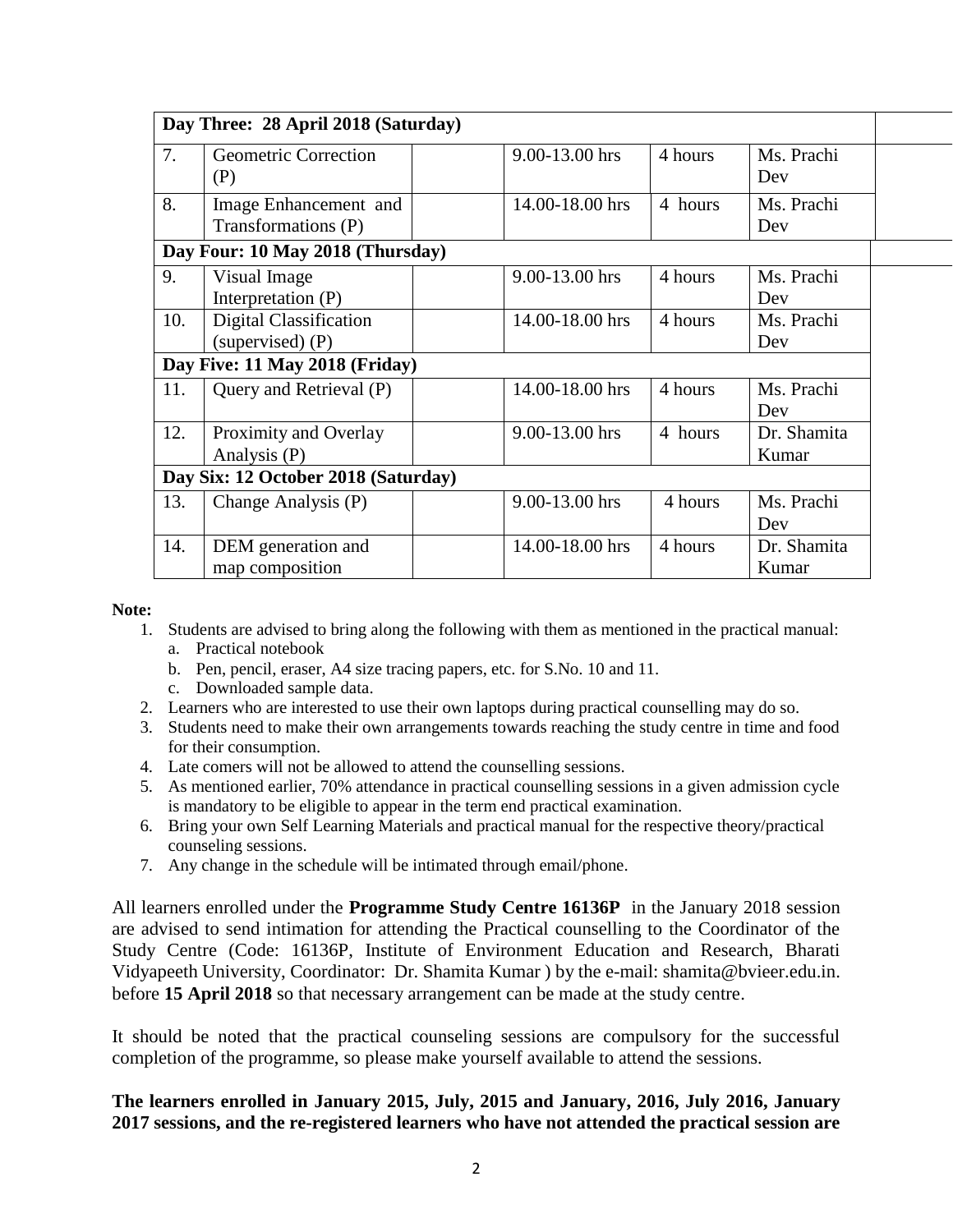### **required to send a request letter for attending the same to the respective Regional Centre with a copy to the study centre (16136P).**

As instructed in the Progamme Guide, you are required to complete all the exercises as given in the practical manual MGYL-004 and prepare the practical record book in the form of a bound book with the results/outputs as given at the end of each exercise. You need to show/submit the practical record book which will be evaluated by the concerned counsellors.

#### **Please note the following instructions:**

- I. Some of the exercises which are not-mentioned in the schedule can be done at home and their practical records may be submitted to study centre.
- II. Web based counselling would be provided during the office hours, if required as per the schedule given. Counselling will not be provided after the date for that Exercise/block is over.
- III. You are advised to study the blocks of concerned course before coming to attend the counselling sessions in order to make the counselling sessions more useful.
- IV. You are required to submit **Hard copy** of your complete practical records of all the three parts in the prescribed format and complete in all respects for evaluation when you come to the study centre to attend the last practical counselling session.
- V. **Learners who will not be submitting their practical records in time would be considered for the next practical counselling cycle only upon receiving a written request letter from the learners**. The practical counselling sessions are likely to be held during October-November 2018 along with the batch of July 2018 subject to the learner's fulfilling all requirements for the next cycle.
- VI. As mentioned earlier, the practical counselling sessions would require your physical presence at the center for all the sessions during the entire duration; otherwise you will not be allowed to appear in the **Practical Exam**.
- VII. **Term End Practical Exam is likely to be conducted in June /July 2018**, in which you will be asked to perform certain practical tasks/activities as assigned without the help of any Counsellor and it would also involve viva-voce.
- VIII. You will be asked to carry out (perform) certain practical exercises during the scheduled practical counseling sessions and submit completed practical records in order at the end of each exercise. It would also involve viva-voce.
	- IX. Those of you, who are interested to bring in their own laptops for carrying out their practical exercises during the scheduled practical counseling sessions may do so, however it is required to intimate the center coordinator in advance. Others would be asked to perform practical exercises on the computers available at the study centres as per the instructions of the Counsellors.